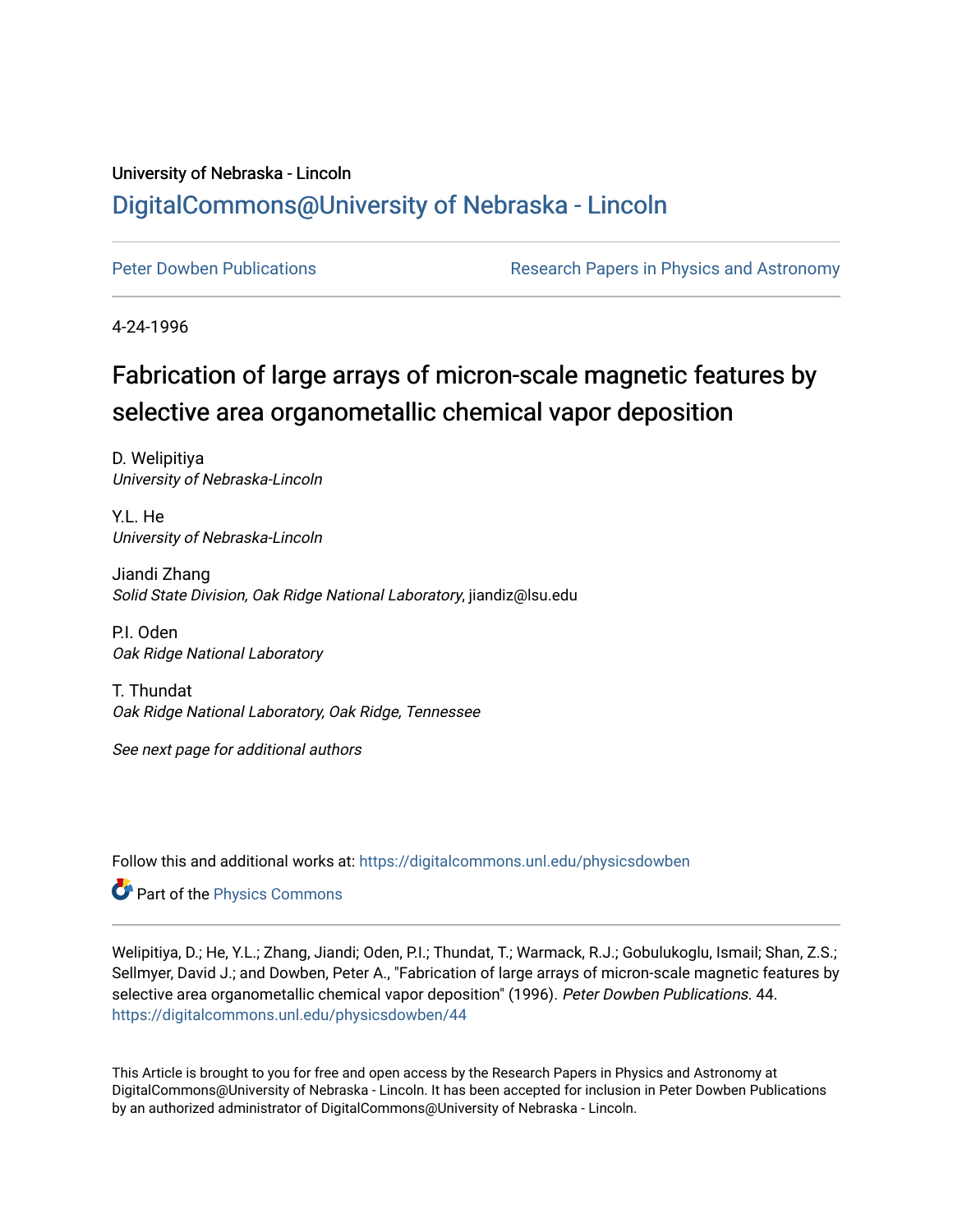#### Authors

D. Welipitiya, Y.L. He, Jiandi Zhang, P.I. Oden, T. Thundat, R.J. Warmack, Ismail Gobulukoglu, Z.S. Shan, David J. Sellmyer, and Peter A. Dowben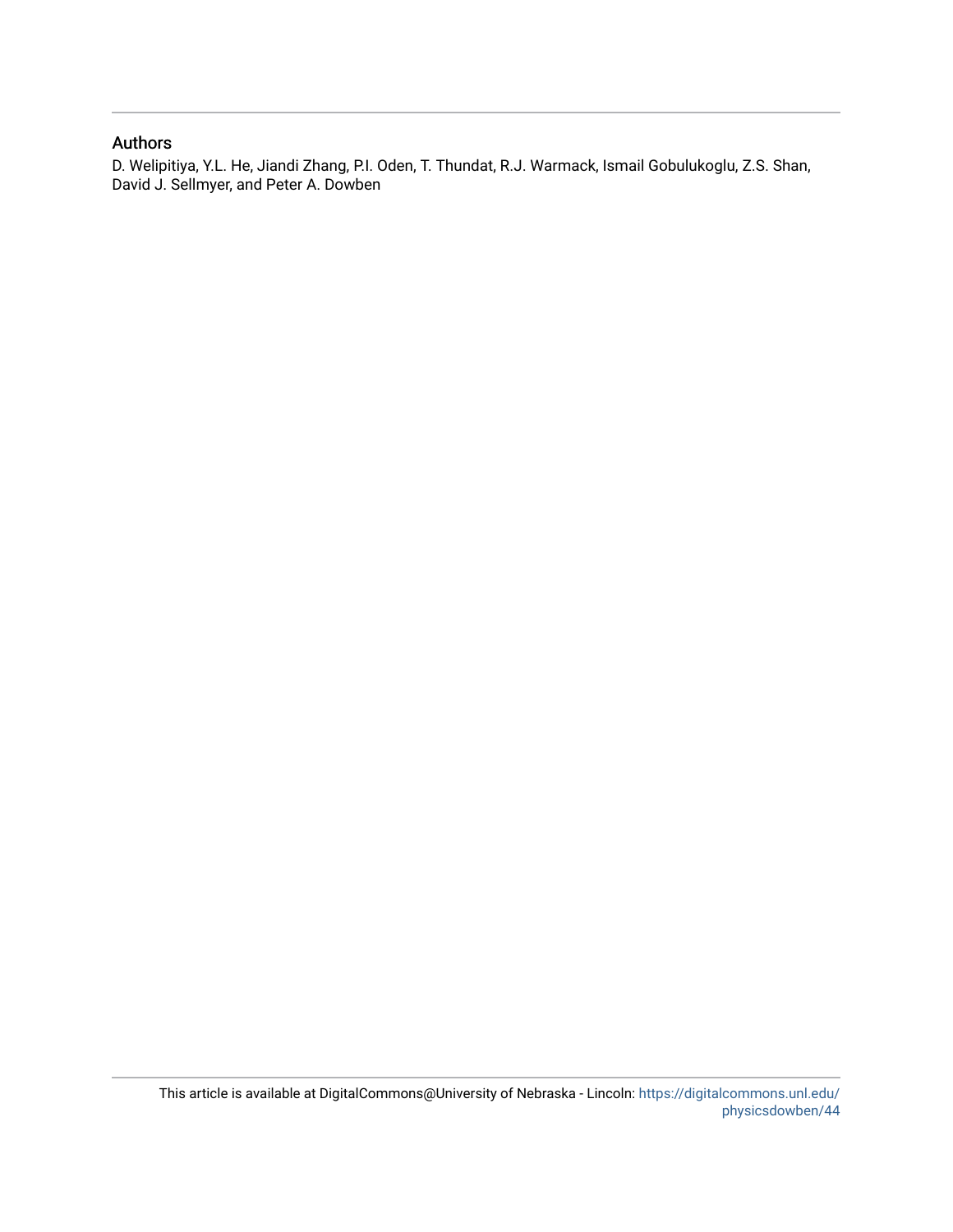### **Fabrication of large arrays of micron-scale magnetic features by selective area organometallic chemical vapor deposition**

D. Welipitiya and Y. L. He<sup>a)</sup> *Center for Materials Research and Analysis, and Department of Physics and Astronomy, University of Nebraska, Lincoln, Nebraska 68588-0111*

Jiandi Zhang

*Oak Ridge, Tennessee 37831*

*Solid State Division, Oak Ridge National Laboratory, Oak Ridge, Tennessee 37831*

P. I. Oden, T. Thundat, and R. J. Warmack *Molecular Imaging Group, Health Sciences Research Division, Oak Ridge National Laboratory,*

Ismail Gobulukoglu, Z. S. Shan, D. J. Sellmyer, and P. A. Dowben<sup>b)</sup> *Center for Materials Research and Analysis, and Department of Physics and Astronomy, University of Nebraska, Lincoln, Nebraska 68588-0111*

(Received 28 November 1995; accepted for publication 24 April 1996)

We demonstrate that it is possible to deposit a wide range of magnetic features, using photoassisted selective area organometallic chemical vapor deposition. Large arrays of identical micron-scale Ni features were deposited on a  $Si(111)$  wafer by this method. Their magnetic properties were studied by alternating gradient force magnetometry as well as magnetic force microscopy. Our morphological and magnetic measurements show that the structures are spatially well defined, and the magnetic properties are related to the structural shapes of the features. This method can be adapted to the fabrication of smaller-scale magnetic and electronic devices. © *1996 American Institute of Physics.* [S0021-8979(96)04515-X]

#### **INTRODUCTION**

The dependence of magnetic properties of a small magnetic feature on both its size and shape is of considerable fundamental interest. $1-5$  Several approaches to fabricating such micron- and submicron-scale metal features have been undertaken, including organometallic chemical vapor deposition (OMCVD) "writing" using scanning tunneling microscopy  $(STM)^{5-10}$  and UV photolysis<sup>11–13</sup> as well as the more conventional electron beam lithography. $4-14$ 

We have been able to develop the photolysis of organometallic compounds beyond the simple fabrication of magnetic multilayers<sup>13</sup> to deposit micron-scale *magnetic* patterns on semiconductor substrates. The photoassisted selective area OMCVD method has advantages not shared by many other techniques. The deposition rate is a few orders of magnitude faster than the STM techniques. The deposition can be performed in ultrahigh vacuum (UHV); thus, with an appropriate choice of source molecules, chemical contamination can be minimized not only within the growing film but at the surface as well. As noted elsewhere, this technique is undertaken at relatively low temperatures so that unusual magnetic multilayers can potentially be fabricated.<sup>13</sup> This method can yield deposition over a large area in a single-step deposition process. Since there is now enough material for an appreciable signal, magnetic properties can be studied by most magnetometry techniques including *in situ* measurements, such as magneto-optical Kerr effect. Utilizing a range of masks, diffraction, and relatively short wavelength light

An important issue in the ferromagnetic feature fabrication in device applications is the fabrication speed. In our work, the film deposition time is typically approximately 4 h for a film thickness of several microns. This can be significantly reduced to less than 1 h by using higher metallocene vapor pressure and higher light intensity. Thus, this method may be suitable for fabrication of small-scale devices.

(light in the UV), a variety of magnetic features can be directly deposited over a wide range of size and shape.

#### **EXPERIMENT**

Figure 1 shows a schematic of the deposition apparatus. The deposition was performed in a UHV chamber described elsewhere.15 The incident radiation for photolysis was supplied by a commercial (Molectron) pulsed laser (at 15 Hz in this work) with an output in the near ultraviolet region at 337 nm, which corresponds to a photon energy of 3.69 eV. For a suitable light intensity and large illumination area, the laser beam was deliberately placed off focus at the substrate surface plane. Quartz lenses were used for the optics. The area of the deposition was typically  $3 \text{ mm}^2$ . A metal grid was used for diffraction of the incident light and as a mask in order to produce the desired patterns. The dimension of the squares in the grid was  $20\times20 \ \mu \text{m}^2$ . The organometallic vapor source, nickelocene, was sublimed from through a variable leak valve. The nickelocene vapor pressure was kept at  $3\times10^{-5}$  Torr during deposition.

a)Permanent address: Intel Corporation, 2200 Mission College Blvd., P. O. Box 58119, Santa Clara, CA 95052-8119.

b) Author to whom correspondence should be addressed.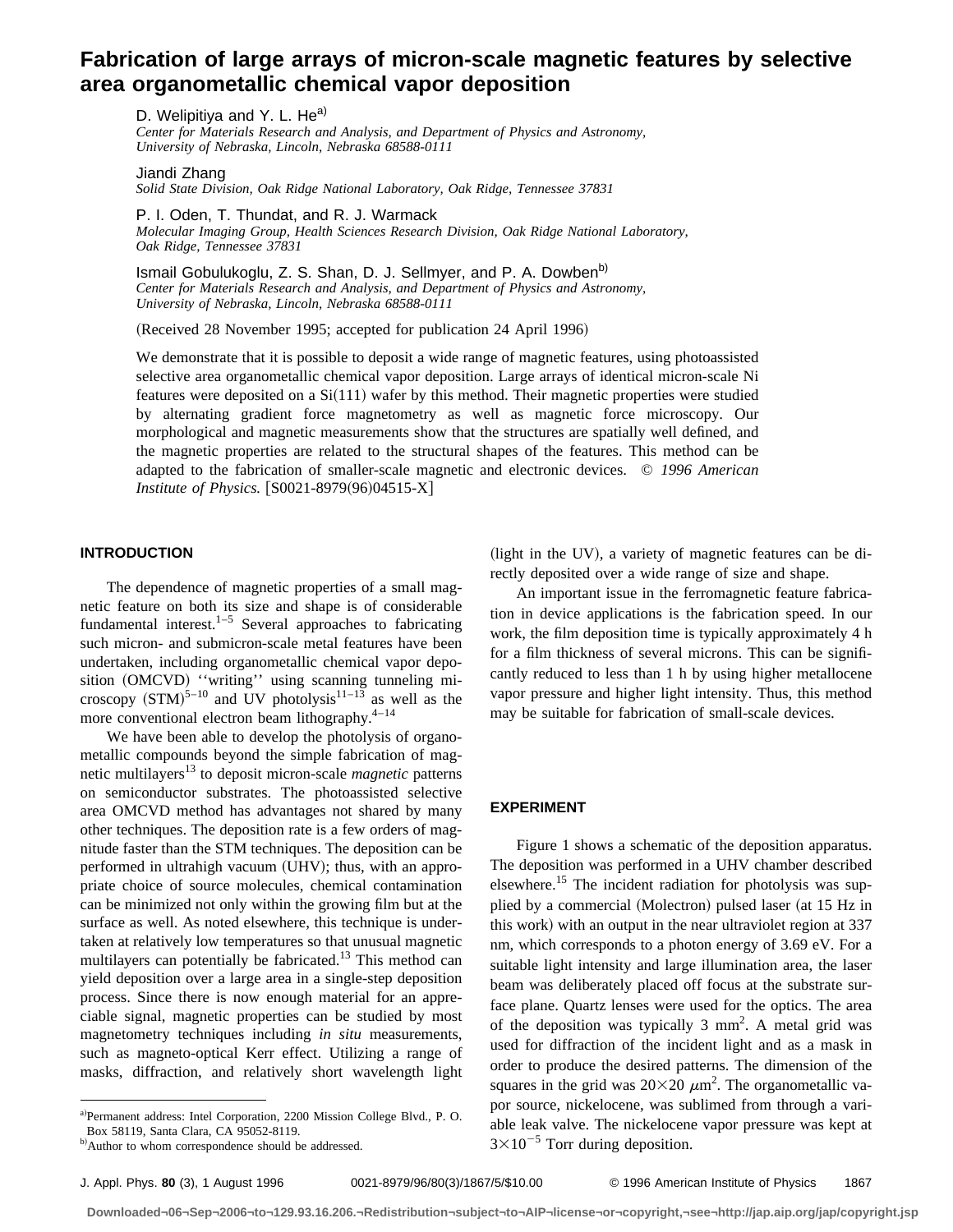

FIG. 1. A schematic of the ultrahigh vacuum deposition apparatus. The substrate is transferred by the loadlock. The UHV chamber is also equipped with Auger electron spectroscopy and thermal desorption spectroscopy capabilities. The inset shows the thermodynamic cycle of nickelocene taken from Ref. 12. All numbers in the inset are in units of eV/molecule.

#### **DEPOSITION**

This work is based upon the characterization of the energetics of nickelocene,  $Ni(C_5H_5)_2$ , decomposition.<sup>12</sup> The energetics of nickelocene decomposition taken from Ref. 12 are shown as the inset of Fig. 1. A single photon process can result in the separation of Ni atoms from cyclopentadienyl ligands  $(C_5H_5=CD)$  in the metallocene molecules at surface, since the energy needed to achieve ligand–metal cleavage is 1.69 eV, i.e.,  $Ni(Cp)_{2}({\rm surf}) \rightarrow Ni({\rm surf}+2(Cp)({\rm gas}),$  is lower than the photon energy of  $N_2$  laser. The dissociation of Ni atoms from the cyclopentadienyl ligands for the gas phase metallocene requires an energy  $(>4.5 \text{ eV})$  higher than that of the  $N_2$  laser, and two-photon events are unlikely. Thus, photolysis of nickelocene can be used to define the deposition to the illuminated surface regions, and to transfer the illuminated regions into a Ni pattern on the substrate.

Figure  $2(a)$  shows the scanning electron microscopy (SEM) image of the array of nickel features deposited on silicon with its native oxide film. The nickel array consists of an array of features,  $20\times20 \ \mu m^2$ . The  $20\times20 \ \mu m^2$  squares are slightly distorted due to small distortions of the grid (a close contact mask). At higher magnification, each feature shows a series of fine lines. The fine structure of a typical square is shown in Fig.  $2(b)$ . The fine structure spacing and width is about 2  $\mu$ m. All the Ni fine structure is connected at a finite thickness. It is worth noting that, as shown in the gray scale, the outermost fine structure lines may be rather thin. The spatial distribution of the Ni in these patterns was further examined by energy dispersive x-ray spectroscopy. Both Ni and Si peaks are detected within the observed features. In contrast, only the Si peak appears in the dark re-



FIG. 2. (a) A SEM image of an array of squarish Ni features on Si substrate.  $~$  (b) The fine structure of a single feature as shown in  $~$  (a).  $~$  (c) SEM image of an array of distinct ("8"-shaped) Ni features on an oxidized Si substrate.

gions between the square features. We can conclude that the nickel is indeed spatially localized.

This is certainly consistent with previously photolytic  $decomposition$  studies<sup>11</sup> and more recent deposition studies of material from ferrocene  ${Fe(C<sub>5</sub>H<sub>5</sub>)}$  using a scanning tunneling microscope.<sup>6</sup> It may be that for the very most selective area chemical vapor deposition, passivation of the silicon surface is required, as has been recently undertaken in an organometallic chemical vapor deposition study using a scanning tunneling microscope.<sup>16</sup> Complexes of ferrocene with silicon are indeed known<sup>17</sup> and anticipated for nickelocene. Thus, the adsorption and desorption of the complete nickelocene molecule may not be as simple as indicated by surface science studies of the similar organometallic, ferrocene, on single crystal metal surfaces.<sup>18</sup>

#### **MAGNETIC CHARACTERIZATION**

Figure 3 shows scanning force and magnetic force microscopy (MFM) images of a sample taken after a few days exposure to atmosphere. A commercially available micro-

**Downloaded¬06¬Sep¬2006¬to¬129.93.16.206.¬Redistribution¬subject¬to¬AIP¬license¬or¬copyright,¬see¬http://jap.aip.org/jap/copyright.jsp**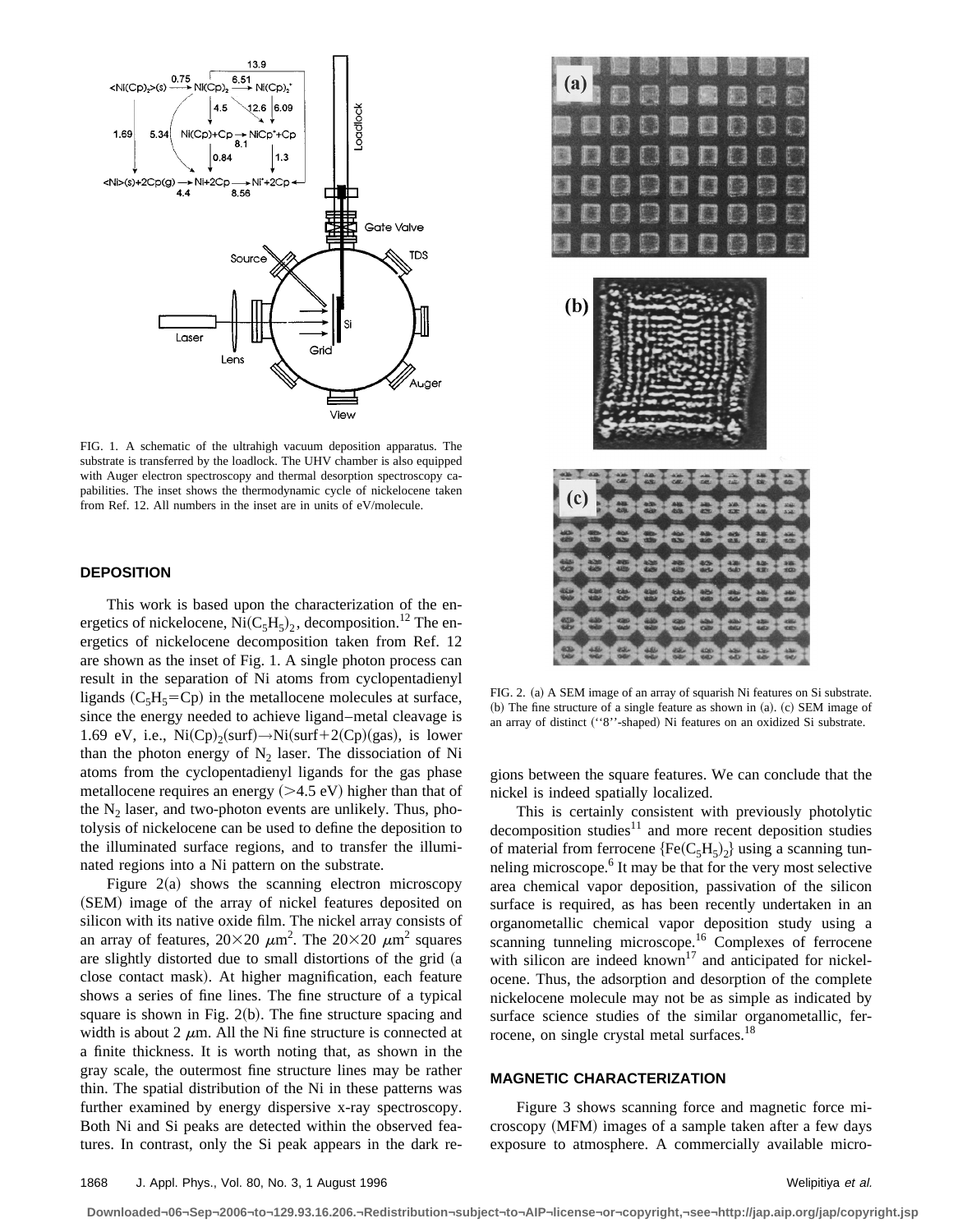

FIG. 3. (a)A  $141 \times 141 \mu m^2$  area showing the surface features utilizing the tapping imaging mode. The  $z$  scale is 4  $\mu$ m dark to light. (b) Cross-sectional cut through the previous image as shown.  $(c)$  Magnetic image of  $(a)$ , acquired at the same time, with a probe lift-height of 50 nm. The phase contrast range is  $\pm 5^{\circ}$ . The bright spots indicate attraction between the magnetic tip and the deposited material.



FIG. 4. Magnetic hysteresis loops measured by using an alternating gradient force magnetometer:  $(a)$  shows a loop measured from the Ni array as shown in Fig. 2(a). (b) was measured from the pattern as shown in Fig. 2(c).

scope with magnetized tips was utilized (Nanoscope III, Digital Instruments). The topographic image of the surface was acquired using the standard tapping mode. Magnetic imaging was performed by monitoring the shift in the phase of the resonating cantilever that is scanned at a predetermined height above the sample surface. During the rastering of the image, alternating topographic and magnetic strips of data were acquired. The tapping response image of the surface is shown in Fig. 3(a). This  $141\times141 \ \mu m^2$  scan shows a  $4\times5$ array of the fabricated nickel features. The dimensions are less than  $20\times 20 \mu m^2$ , i.e., slightly smaller than the SEM images in Figs.  $2(a)$  and  $2(b)$ . This smaller size may be a result of the edge structure dominated by nickel silicides, and contamination. Figure  $3(b)$  displays the typical height through the features and the location of the cross-sectional cut. In the corresponding MFM image of Fig.  $3(c)$ , the nickel features appear to be weakly ferromagnetic, as expected, and are seen to be spatially well separated. Also, the integrated volume of the particles is in rough agreement with the magnetization measurements, discussed below. Interference fringes are also visible between the nickel structures and are instrumental in origin, resulting from optical interference of the laser with the surface structures.

Figure  $4(a)$  shows an in-plane magnetic hysteresis loop from the array of nickel squares [Figs.  $2(a)$  and 3]. The loop was measured by a commercial alternating gradient force magnetometer. The saturation field is about 1 kOe, and its coercivity is approximately 50 Oe. The ratio of the remanence to the saturation magnetization is 0.18. The hysteresis loops in both the in-plane and perpendicular configurations are nearly identical. This may be because the demagnetiza-

#### J. Appl. Phys., Vol. 80, No. 3, 1 August 1996 Welipitiya et al. 1869

**Downloaded¬06¬Sep¬2006¬to¬129.93.16.206.¬Redistribution¬subject¬to¬AIP¬license¬or¬copyright,¬see¬http://jap.aip.org/jap/copyright.jsp**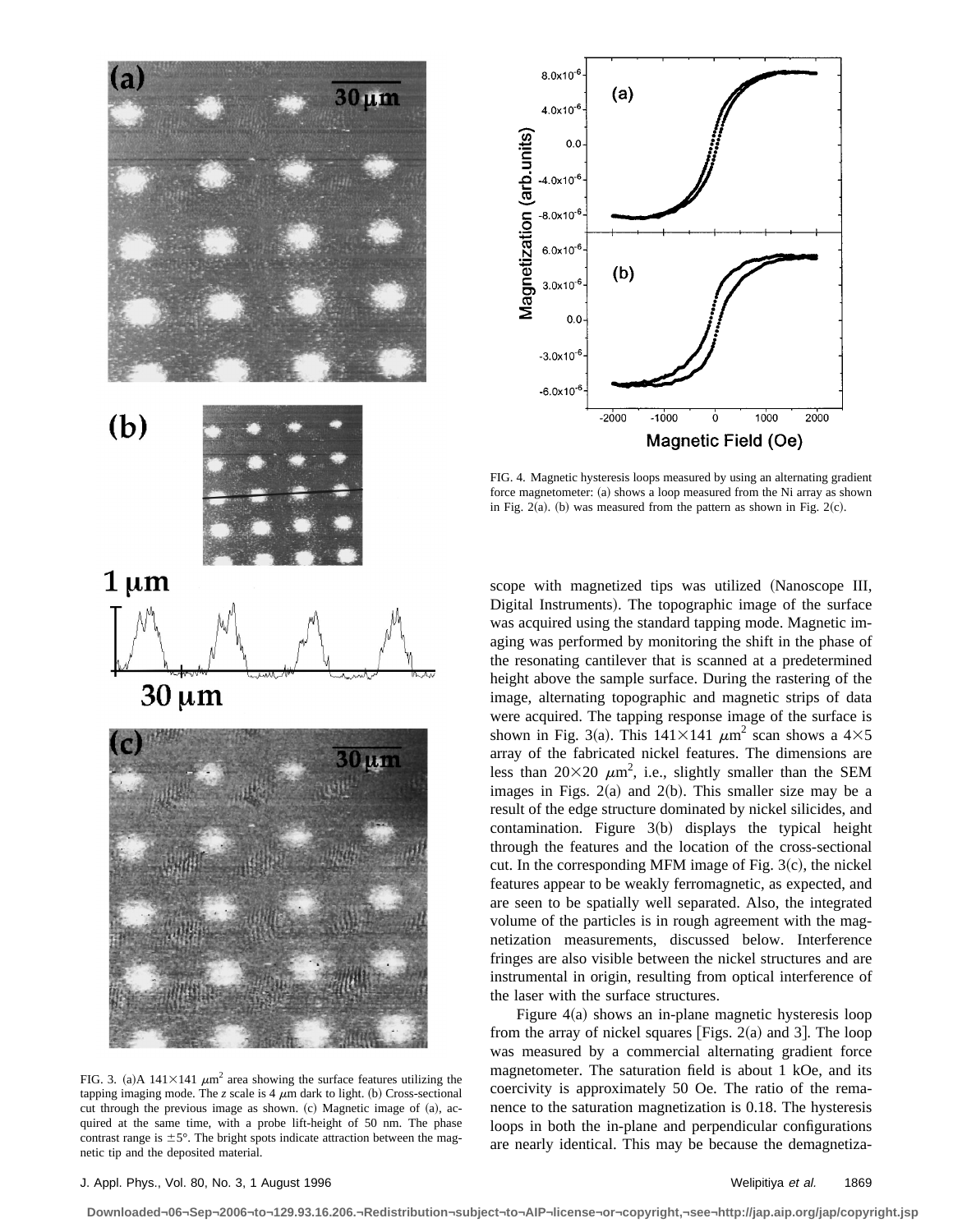tion effects of the film are similar in both orientations, since the size of nickel structures is rather small.

To demonstrate the influence of shape on the magnetic properties, we made arrays with differently shaped Ni features. To do this with the same mask, we changed the diffraction condition so that the laser illuminated a different pattern. Figure  $2(c)$  shows the SEM image of an array of nickel features deposited under such conditions. The film consists of an array of figure ''8''-shaped structures. This is a drastically different shape. The size of these features is about 30  $\mu$ m. The thickness of the pattern is  $\sim$ 8  $\mu$ m, and that of the central crossing line is about  $\sim$ 2  $\mu$ m.

The hysteresis loop for an array of these features is shown in Fig.  $4(b)$ . The coercivity for the two different arrays is roughly similar, suggesting that the microstructure in both arrays is similar. Besides the difference in saturation magnetization, which is at least partially determined by the total amount of nickel, the hysteresis loop shape is rather different from that for the array of squarelike features. The ratio of remanence to saturation is two times larger for the figure ''8''-shaped features, and the saturation field is slightly lower. These differences indicate the hysteresis dynamics are dependent upon the shape of even small volume Ni structures. Systematic studies of different patterns are planned, and will lead to an improved fundamental understanding of magnetic dynamics. Those studies are currently underway.

The saturation magnetization of the entire array of nickel dots is consistent with the magnetic properties of nickel, if the integral volume of all the nickel features is considered. It may be that the saturation magnetization is, therefore, not dominated by shape for features of these dimensions, but rather by the composition of the material.

#### **SUMMARY**

Our results suggest that it may be possible to make features with a sufficiently small volume so as to limit each feature to a single domain. An array of such single magnetic domains is ideal for the manipulation of magnetic structures, $\frac{19}{19}$  and to test theoretical models of dynamic behavior $20-22$  without the complications of domain–wall motion.

We have deposited large arrays of micron-scale Ni structures on an oxidized  $Si(111)$  wafer, by using photoassisted selective area organometallic chemical vapor deposition. Drastically different Ni features were obtained by manipulating the laser diffraction conditions. Their magnetic properties are correlated with the shape of the Ni features. This deposition method demonstrates a new approach for micronscale device fabrication.

#### **ACKNOWLEDGMENTS**

The authors thank R. D. Kirby and K. W. Weirman for their valuable help and comments. This work is supported by the Department of Energy (No. DE-FG02-95ER12177.A000); the Division of Materials Sciences, U.S. Department of Energy, under Contract No. DE-AC05- 84OR21400 with Lockeed Martin Energy Systems, Inc.; the National Science Foundation (Grant No. OSR-92-55225); and an Alexander Hollaender Distinguished Postdoctoral Fellowship sponsored by the DOE, Office of Health and Environmental Research administrated by Oak Ridge Institute for Science and Education (to PIO).

 $^{1}$ E. D. Dahlberg and J.-G. Zhu, Phys. Today 48, (4) 34 (1995); D. D. Awschalom and D. P. DiVincenzo, *ibid.* 48, (4) 43 (1995); D. R. Fredkin and T. R. Koehler, J. Appl. Phys. 67, 5544 (1990).

- <sup>2</sup>F. Liu, M. R. Press, S. N. Khanna, and P. Jena, Z. Phys. D 12, 361 (1989); G. C. Papaeffthymiou, Phys. Rev. B 46, 10 366 (1992); C. Y. Yang, K. H. Johnson, D. R. Salbub, K. Kaspar, and R. P. Messmer, *ibid.* **13**, 1396 (1976); G. M. Pastor, R. Hirsch, and B. Münhlschlegel, Phys. Rev. Lett. **72**, 3879 (1994); W. de Heer, P. Milani, and A. Châtelain, Z. Phys. D 19, 241 (1991).
- 3D. O'Conner and C. R. Stephens, J. Magn. Magn. Mater. **104–107**, 300 (1992); M. E. Fisher, *ibid.* **54-57**, 646 (1986); K. Binder, in *Phase Transitions and Critical Phenomena*, edited by C. Domb and J. L. Lebowitz ~Academic, New York, 1985!, Vol. 8; H. W. Diehl, in *Phase Transitions* and Critical Phenomena, edited by C. Domb and J. L. Lebowitz (Academic, New York, 1986), Vol. 10; D. L. Mills, J. Phys. (Paris) Colloq. 31, C1-33 (1970); Takahito Kaneyoshi, *Introduction to Surface Magnetism* (CRC, Boca Raton, FL, 1991); T. Kaneyoshi, J. Phys. Condens. Mater. 3, 4497 (1991); G. A. T. Allen, Phys. Rev. B 1, 352 (1974); M. E. Fischer and A. E. Ferdinand, Phys. Rev. Lett. 19, 169 (1967); K. Binder, Thin Solid Films 20, 367 (1974); K. Binder and P. C. Hohenberg, Phys. Rev. B **6**, 3461 (1972); A. Corcioveei, Czech. J. Phys. B 10, 568 (1960); L. Valenta, Phys. Status Solidi 2, 112 (1962); U. Paschen, C. Sürgers, and H. v. Löhneysen, Z. Phys. B 90, 289 (1993); M. Farle, K. Baberschke, U. Stetter, A. Aspelmeier, and F. Gerhardter, Phys. Rev. B 47, 11 571 (1993); U. Stetter, M. Farle, K. Baberschke, and W. G. Clark, *ibid.* **45**, 503  $(1992)$ .
- 4C. Shearwood, S. J. Blundell, M. J. Baird, J. A. C. Bland, M. Gester, H. Ahmed, and H. P. Hughes, J. Appl. Phys. **75**, 5249 (1994).
- 5D. D. Awschalom, M. A. McCord, and G. Grinstein, Phys. Rev. Lett. **65**, 783 (1990); A. D. Kent, T. M. Shaw, S. von Molnar, and D. D. Awschalom, Science 262, 1249 (1993); M. A. McCord and D. D. Awschalom, Appl. Phys. Lett. 57, 2135 (1990); A. D. Kent, S. von Molnar, S. Gider, and D. D. Awschalom, J. Appl. Phys. **76**, 6656 (1994).
- 6F. Thibaudau, T. P. Roge, J. R. Roche, Ph. Mathiez, Ph. Dumas, and F. Salvan, Microsc. Microanal. Microstruct. 4, 419 (1993); F. Thibaudau, J. R. Rouche, and F. Salvan, Appl. Phys. Lett. **64**, 523 (1994).
- ${}^{7}$ A. L. de Lozanne, E. E. Ehrichs, and W. F. Smith, J. Phys. Condens. Matter 5, 409 (1993).
- 8D. S. Saulys, A. Ermakov, E. L. Garfunkel, and P. A. Dowben, J. Appl. Phys. 76, 7639 (1994).
- 9E. E. Ehrichs and A. L. de Lozanne, in *Nanostructure Physics and Fab*rication, edited by M. A. Redd and W. P. Kirk (Academic, New York, 1989), p. 441; S.-T. Yau, D. Saltz, and M. H. Nayfeh, Appl. Phys. Lett. **57**, 2457 (1990).
- 10E. E. Ehrichs, S. Yoon, and A. L. de Lozanne, Appl. Phys. Lett. **53**, 2287 (1988); E. E. Ehrichs, R. M. Silver, and A. L. de Lozanne, J. Vac. Sci. Technol. A 6, 540 (1988); R. M. Silver, E. E. Ehrichs, and A. L. de Lozanne, Appl. Phys. Lett. **51**, 247 (1987).
- 11Y.-G. Kim, S. Bialy, G. T. Stauf, R. W. Miller, J. T. Spencer, and P. A. Dowben, J. Microstruct. Microfab. 1, 42 (1991); G. T. Stauf and P. A. Dowben, Thin Solid Films 156, L31 (1988); P. A. Dowben, J. T. Spencer, and G. T. Stauf, Mater. Sci. Eng. B 2, 297 (1989); Karl-Heniz Emrich, G. T. Stauf, W. Hirschwald, S. Barfuss, P. A. Dowben, R. R. Birge, and N. M. Boag, in Chemical Perspectives of Microelectronic Materials, edited by Gross, Jasinski, and Yates [Mater. Res. Soc. Symp. Proc. 131, 401  $(1989)$ ].
- 12Y.-G. Kim, D. Byun, C. Hutchings, P. A. Dowben, H. Hejase, and K. Schroder, J. Appl. Phys. **70**, 6062 (1991); G. T. Stauf, D. C. Driscoll, P. A. Dowben, S. Barfuss, and M. Grade, Thin Solid Films 153, 421 (1987).
- 13S.-D. Hwang, Y. G. Kim, C. Wu, and P. A. Dowben, Mater. Sci. Eng. B **20**, L1 (1993).
- 14P. R. Krauss, P. B. Fischer, and S. Y. Chou, J. Vac. Sci. Technol. B **12**, 3639 (1994); S. Y. Chou, M. Wei, P. R. Krauss, and P. B. Fischer, *ibid.* 12, 3695 (1994).
- <sup>15</sup> Y. J. Kime, J. Zhang, and P. A. Dowben, Surf. Sci. **268**, 98 (1992).
- 16D. P. Adams, T. M. Mayer, and B. S. Swartzentruber, Appl. Phys. Lett. **68**, 2210 (1996).
- <sup>17</sup>M. Heberhold, Angew. Chem. Int. Ed. Engl. **34**, 1837 (1995).

**Downloaded¬06¬Sep¬2006¬to¬129.93.16.206.¬Redistribution¬subject¬to¬AIP¬license¬or¬copyright,¬see¬http://jap.aip.org/jap/copyright.jsp**